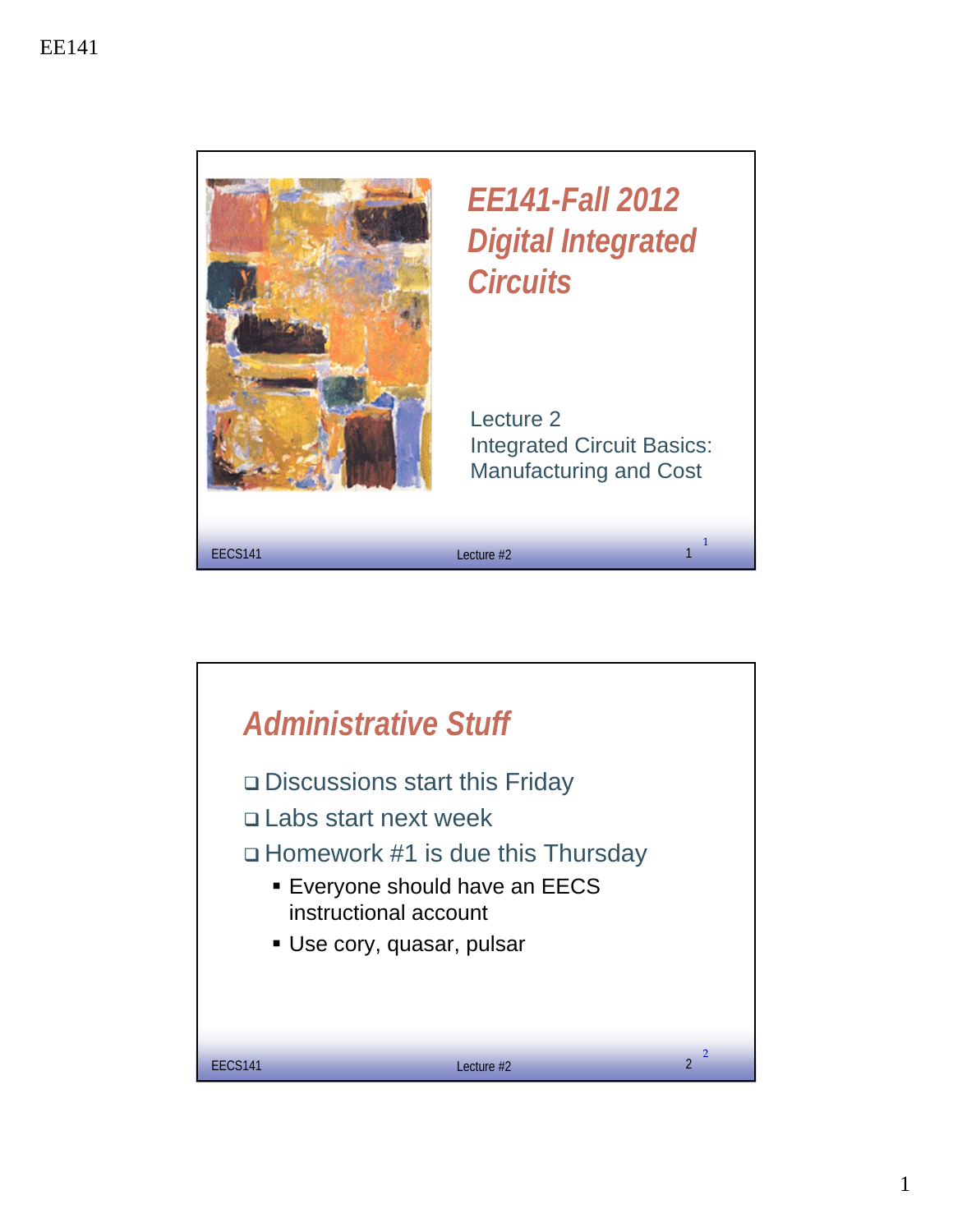| <b>HSPICE Syntax</b>                                                                                                                                                                 |                                                                                                          |        |
|--------------------------------------------------------------------------------------------------------------------------------------------------------------------------------------|----------------------------------------------------------------------------------------------------------|--------|
| <b>Simple CMOS inverter</b>                                                                                                                                                          |                                                                                                          |        |
| .include '/home/ff/ee141/MODELS/gpdk090_mos.sp'TT_s1v                                                                                                                                |                                                                                                          |        |
| * netlist<br>Vdd vdd 0 1.2<br>VIN in 0 PULSE 0 1.2 200ps 100ps 100ps 2ns 4ns<br>R1 in gnd 10K<br>R <sub>2</sub> out vdd 100K<br>* extra control information<br>options post=2 nomod. | M0 out in vdd vdd gpdk090_pmos1V L=100e-9 W=120e-9<br>M1 out in gnd gnd gpdk090_nmos1V L=100e-9 W=120e-9 |        |
| * analysis<br>.op<br>TRAN .01ns 3ns                                                                                                                                                  |                                                                                                          |        |
| .DC VIN 0 1.2 .001<br><b>END</b>                                                                                                                                                     |                                                                                                          |        |
| EECS <sub>141</sub>                                                                                                                                                                  | $l$ ecture $#2$                                                                                          | 3<br>3 |

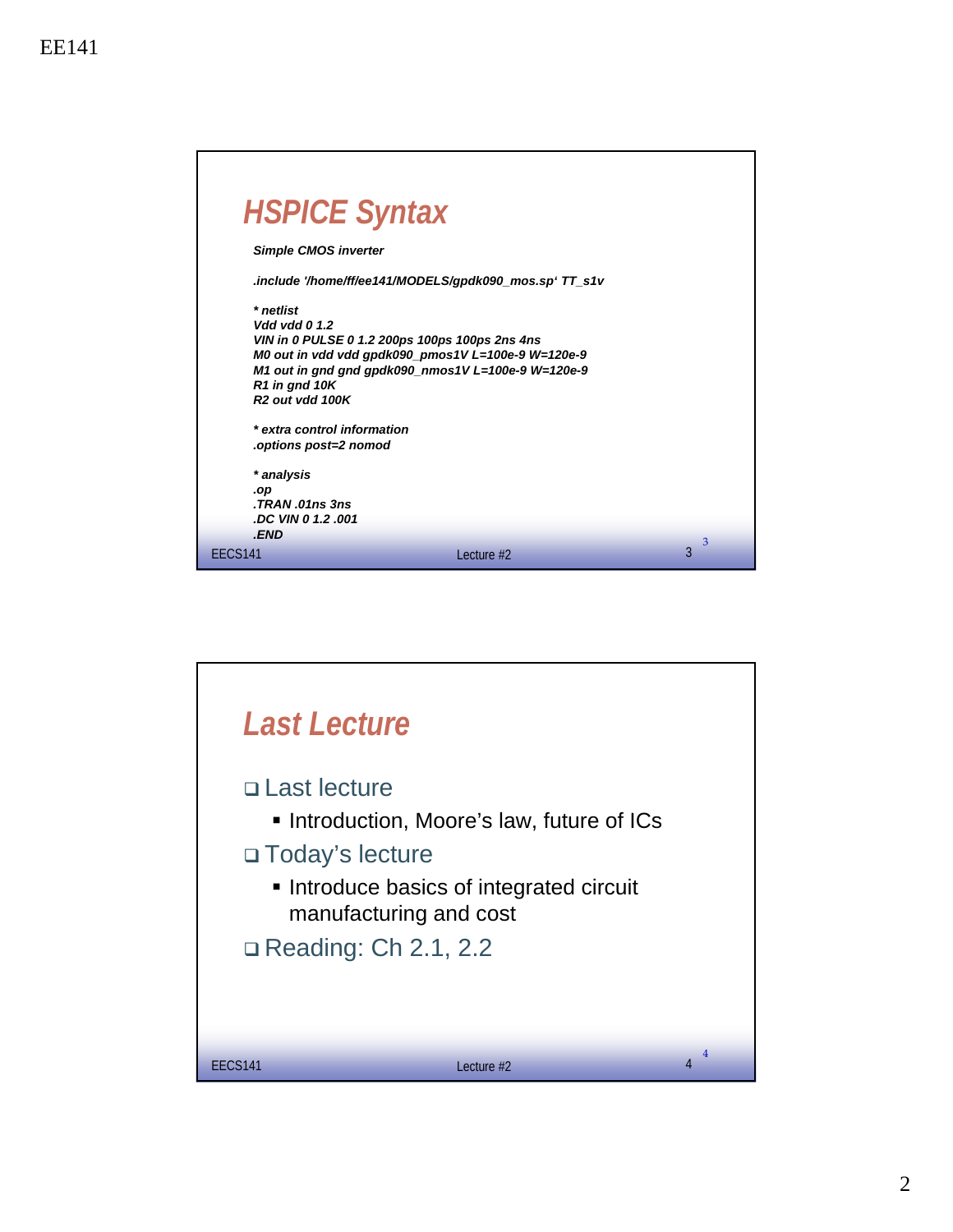

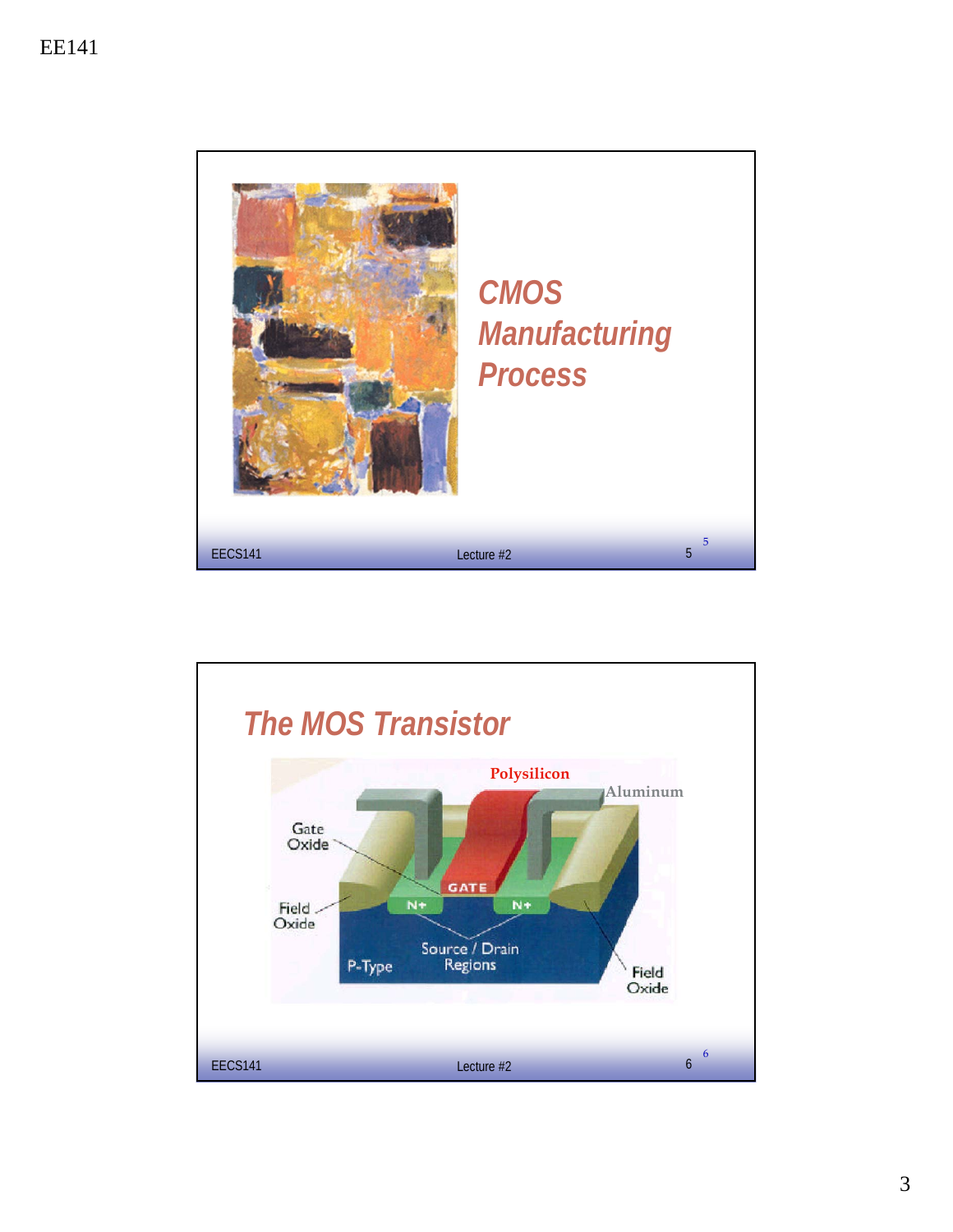

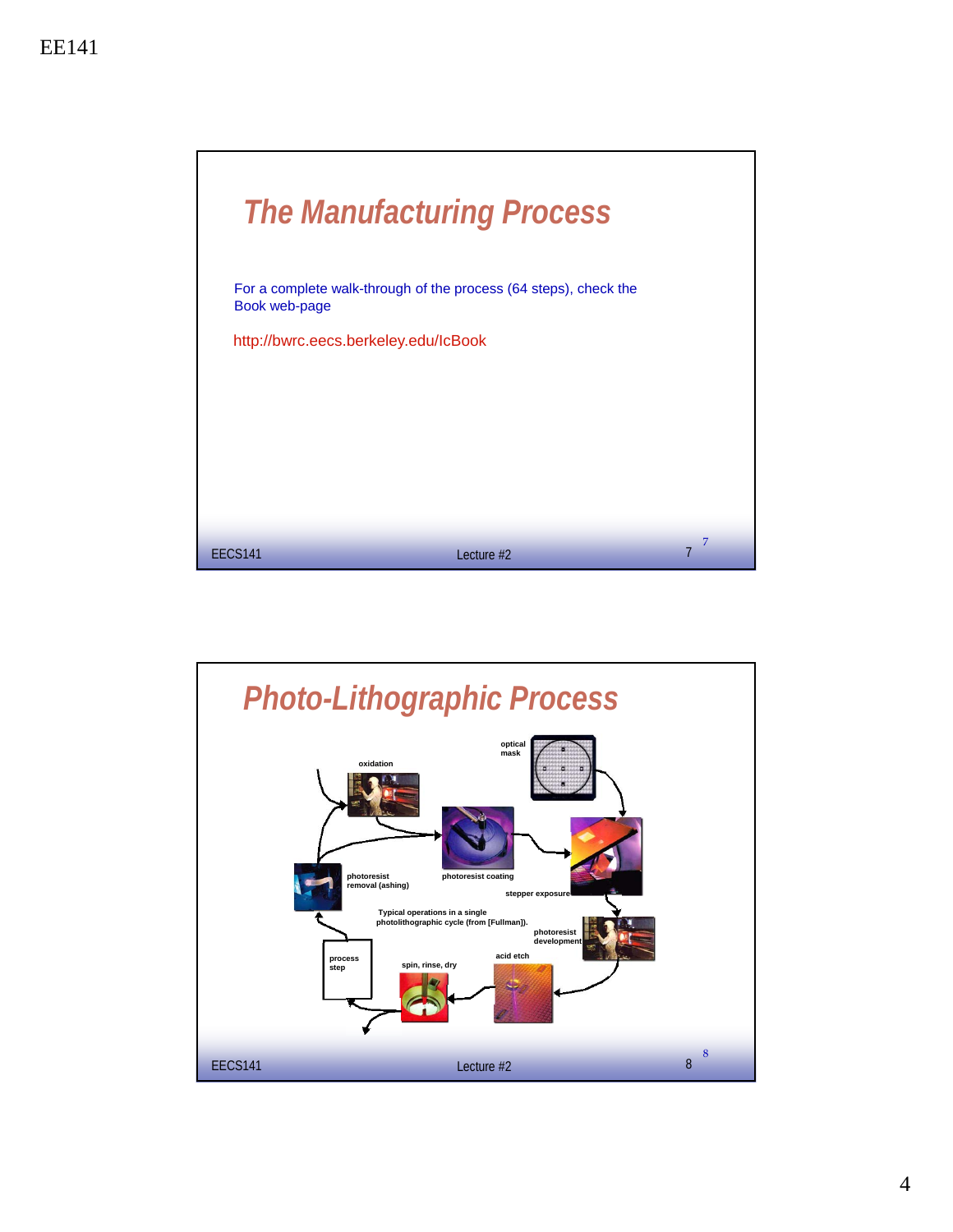

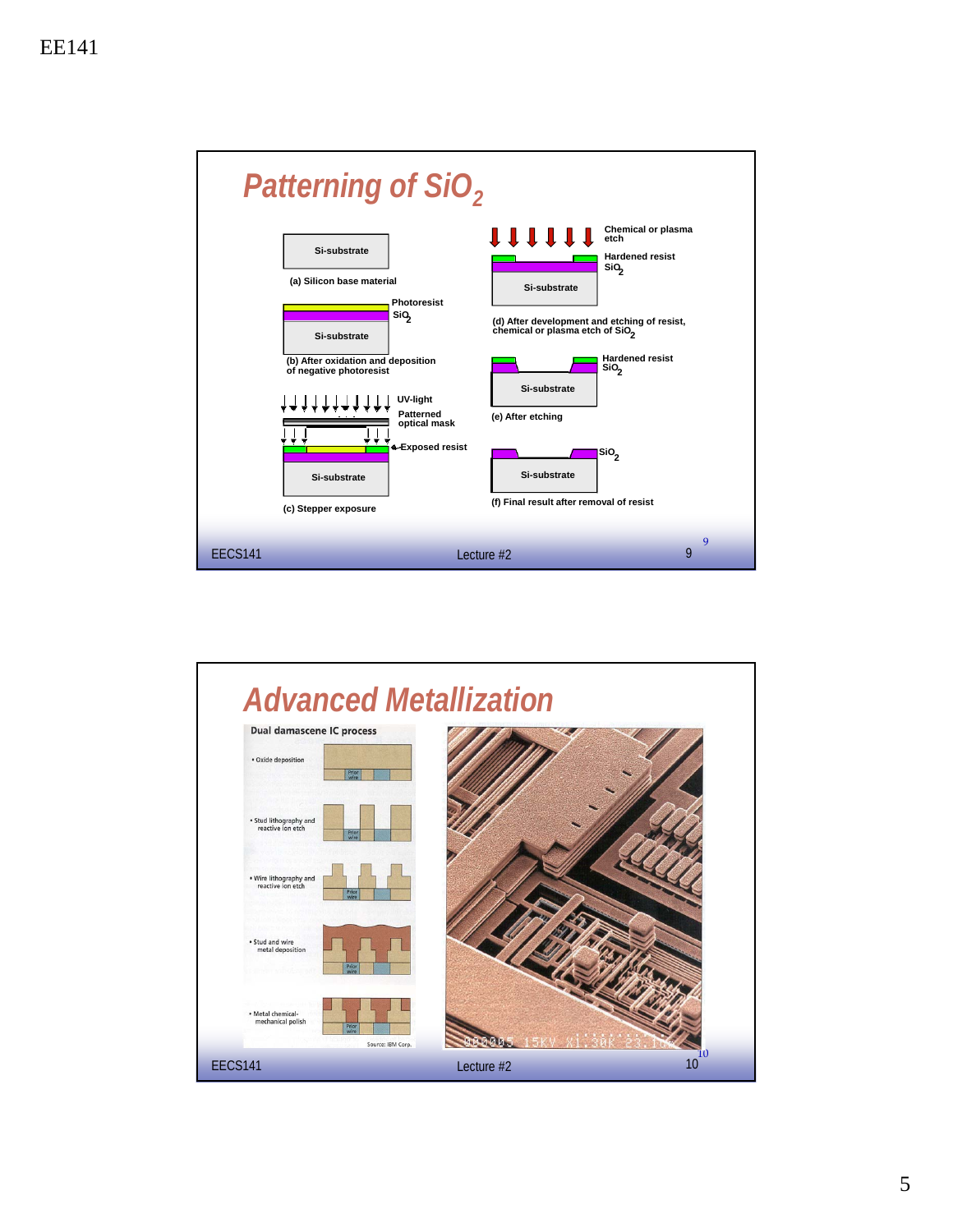

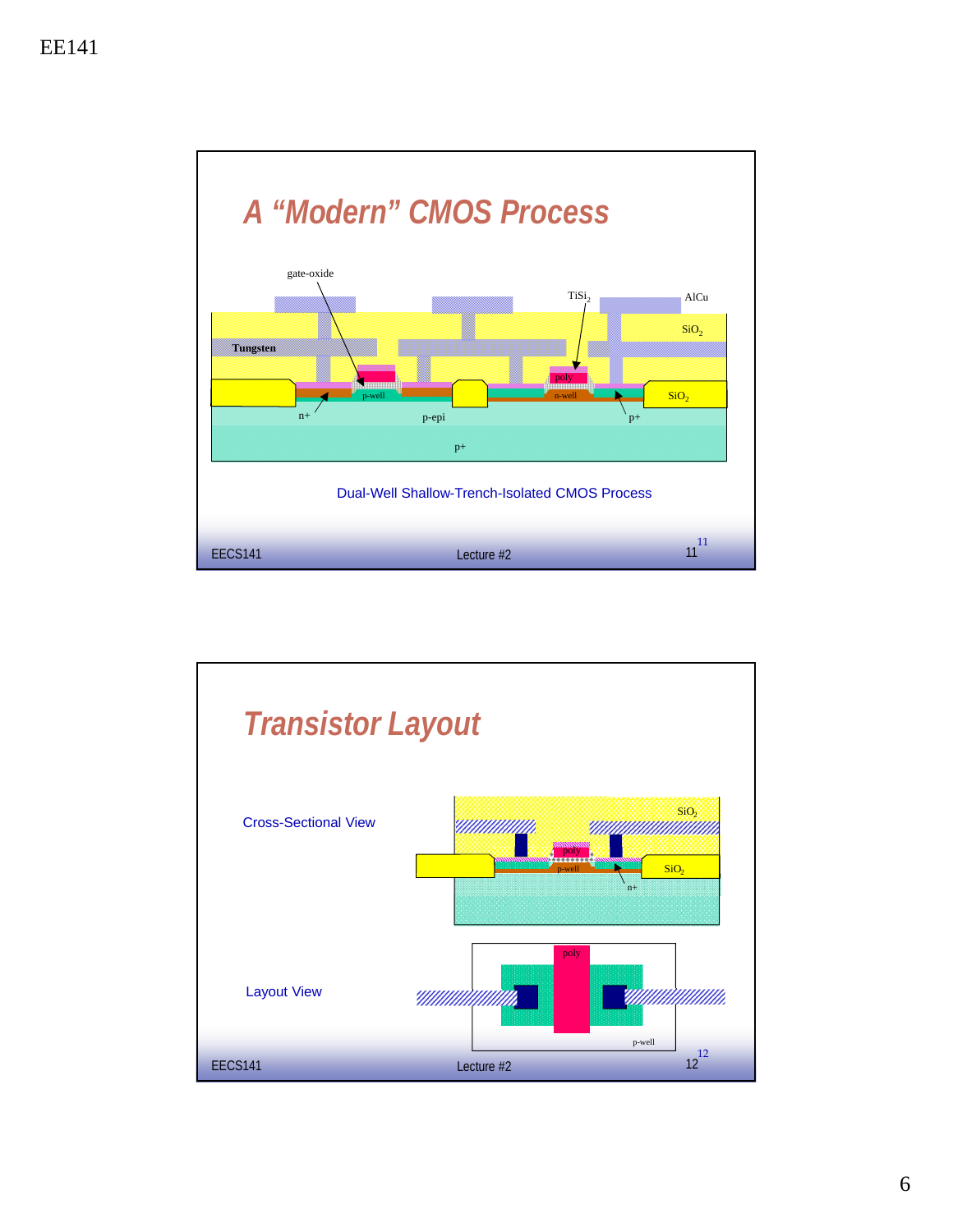

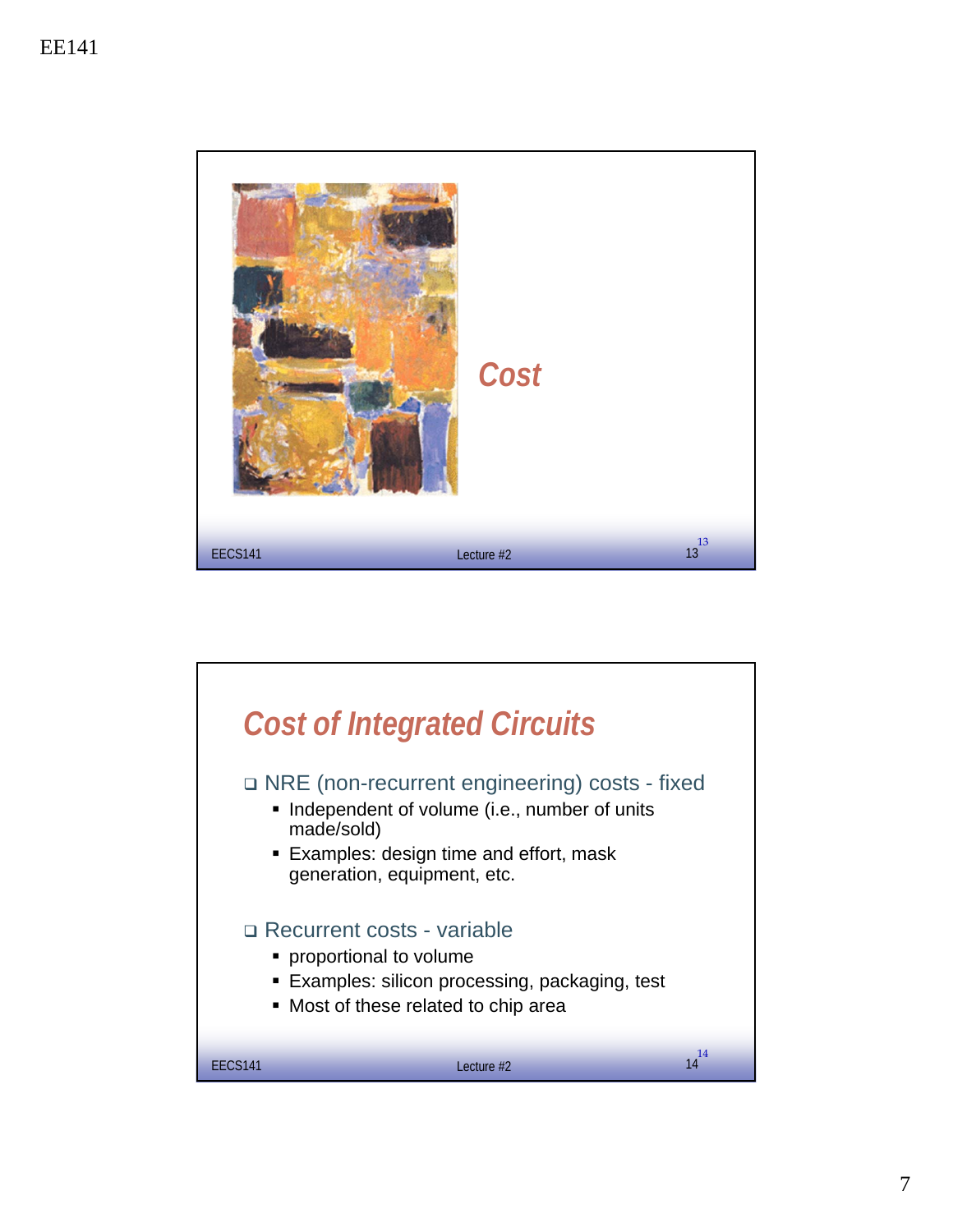

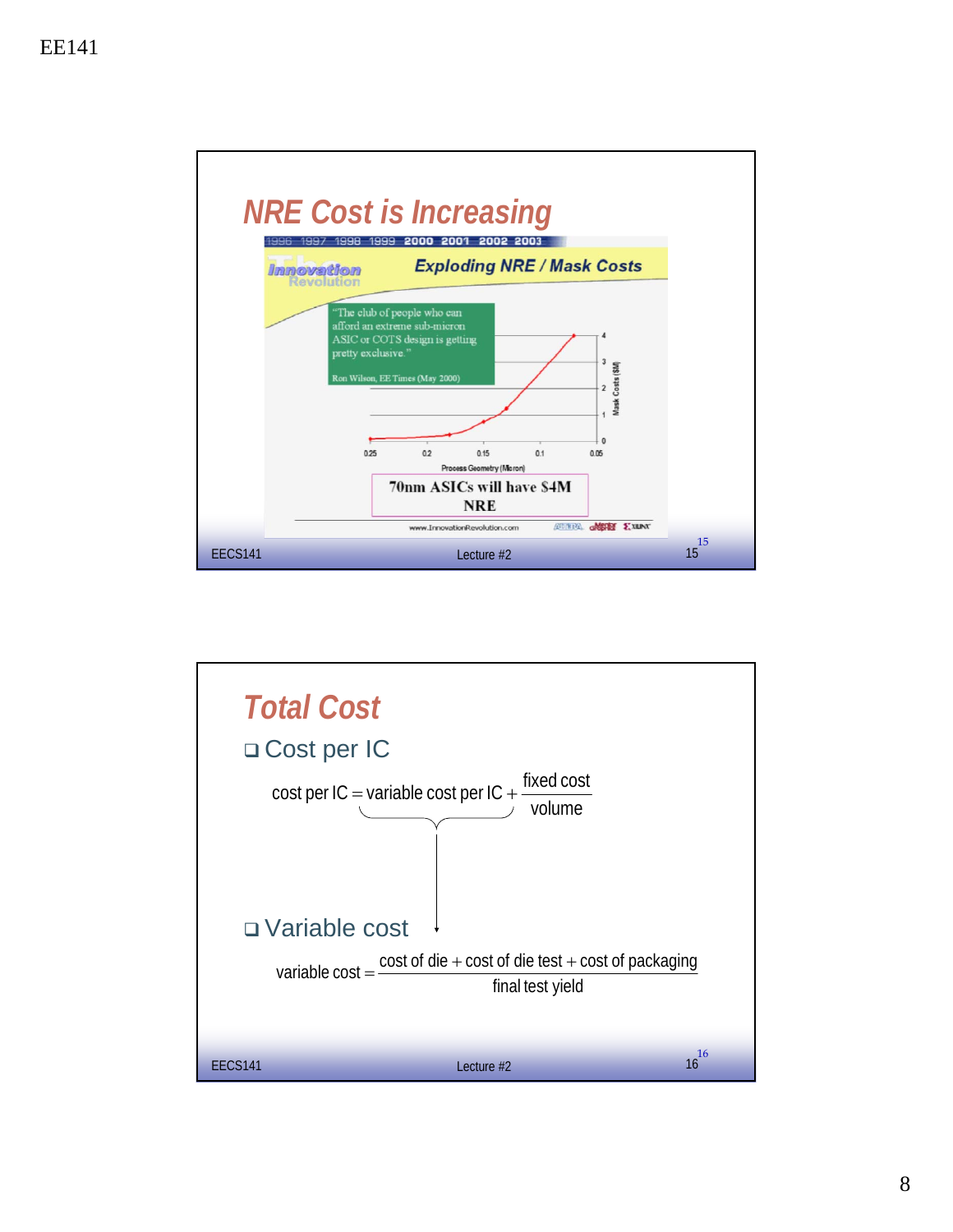

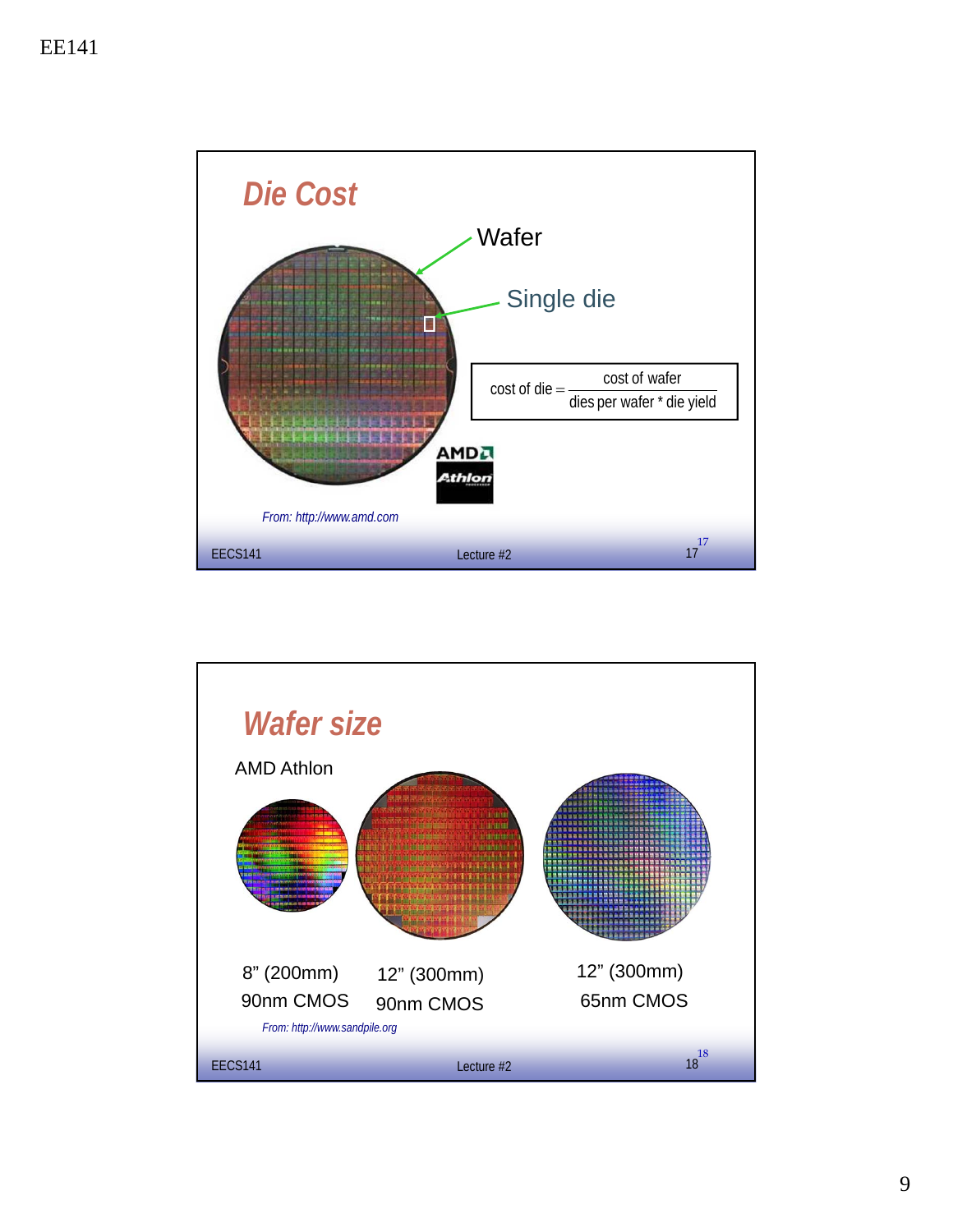